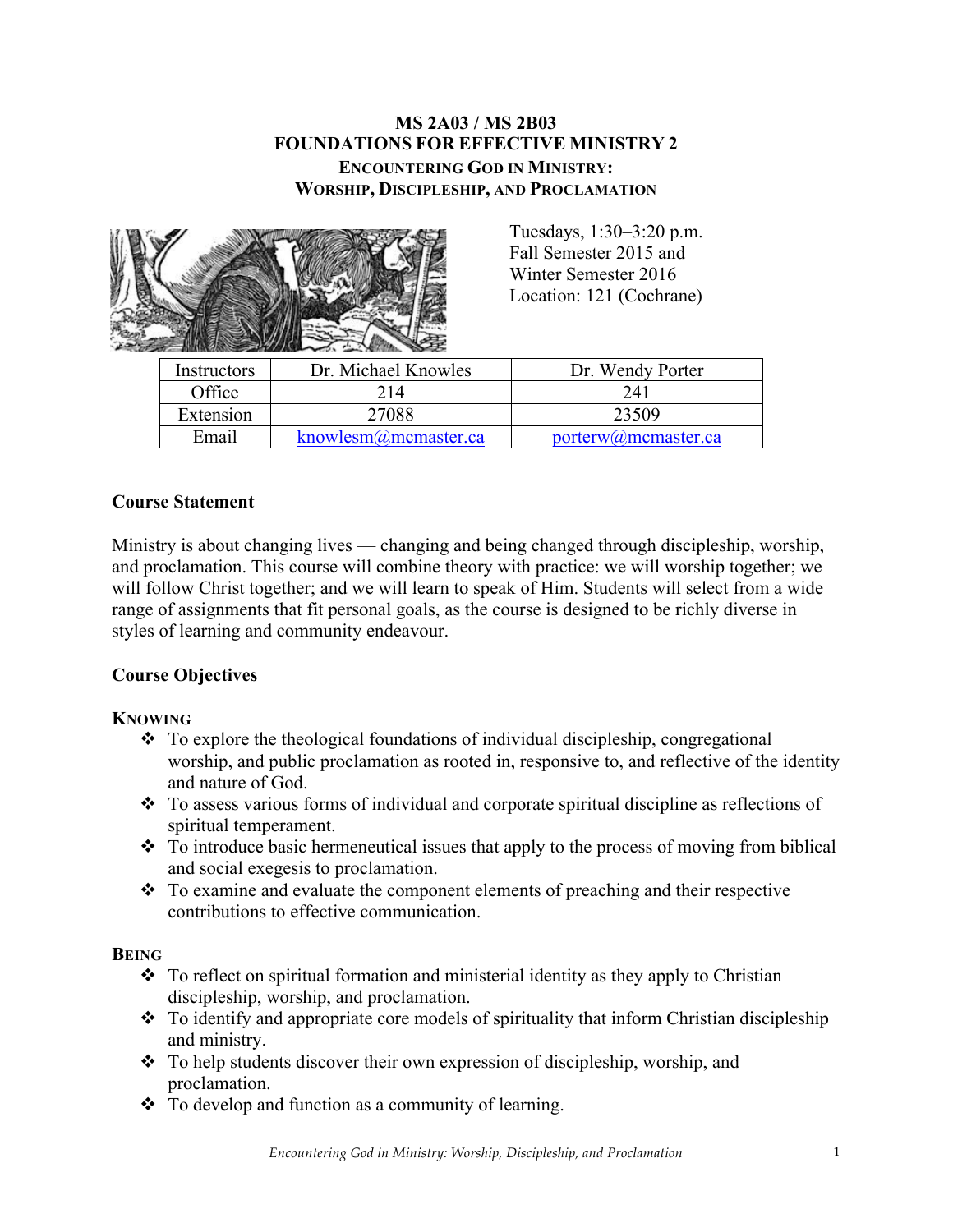**DOING**

- $\cdot$  To provide opportunity for students to develop practical skills in various aspects of corporate worship leadership, teaching, and the composition and delivery of sermons.
- $\cdot \cdot$  To help students gain experience and confidence in public presentation.
- $\bullet$  To develop skills in comprehensive peer evaluation.

## **Resources/Reading Materials:**

#### *Required Reading*

- Harold M. Best. *Unceasing Worship: Biblical Perspectives On Worship And The Arts*. Downers Grove: InterVarsity, 2003.
- Marva J. Dawn. *A Royal "Waste" of Time: The Splendor of Worshiping God and Being Church for the World*. Grand Rapids: Eerdmans, 1999.
- Richard Foster. *Celebration of Discipline: The Path to Spiritual Growth*. San Francisco: Harper & Row, 1978.
- Richard Foster. *Streams of Living Water: The Great Traditions of the Christian Faith*. New York: Harper SanFrancisco, 1998.
- Thomas G. Long. *The Witness of Preaching.* Second Edition. Louisville: Westminster/ John Knox, 2005.

All required textbooks for this class are available from the College's book service, READ On Bookstore, Room 145, McMaster Divinity College. Texts may be purchased on the first day of class in each semester. Other book services may also carry the texts. For advance purchase, you may contact:

READ On Bookstore, 304 The East Mall, Suite 100, Etobicoke, ON, M9B 6E2 E-mail: books@readon.ca; http://www.readon.ca Tel: (416) 620-2934; Fax: (416) 622-2308

#### *Recommended Additional Resources (on reserve where available):*

- Karl Barth. *Homiletics*. Tr. Geoffrey W. Bromiley and Donald E. Daniels. Louisville: Westminster John Knox, 1991. MILLS BV 4214 .B313 1991
- Eugene H. Peterson. *A Long Obedience in the Same Direction: Discipleship in an Instant Society*. Downers Grove: InterVarsity, 1980. MILLS BS 1430.4 .P466 2000
- Schmit, Clayton J. *Public Reading of Scripture: A Handbook*. Nashville: Abingdon, 2002.
- White, James F. *Introduction to Christian Worship.* Third edition, revised and expanded. Nashville: Abingdon, 2000. MILLS BV 176.3 .W48 2000
- Paul Scott Wilson. *The Four Pages of the Sermon: A Guide to Biblical Preaching*. Nashville: Abingdon, 1999. MILLS BS 534.5 .W55 1999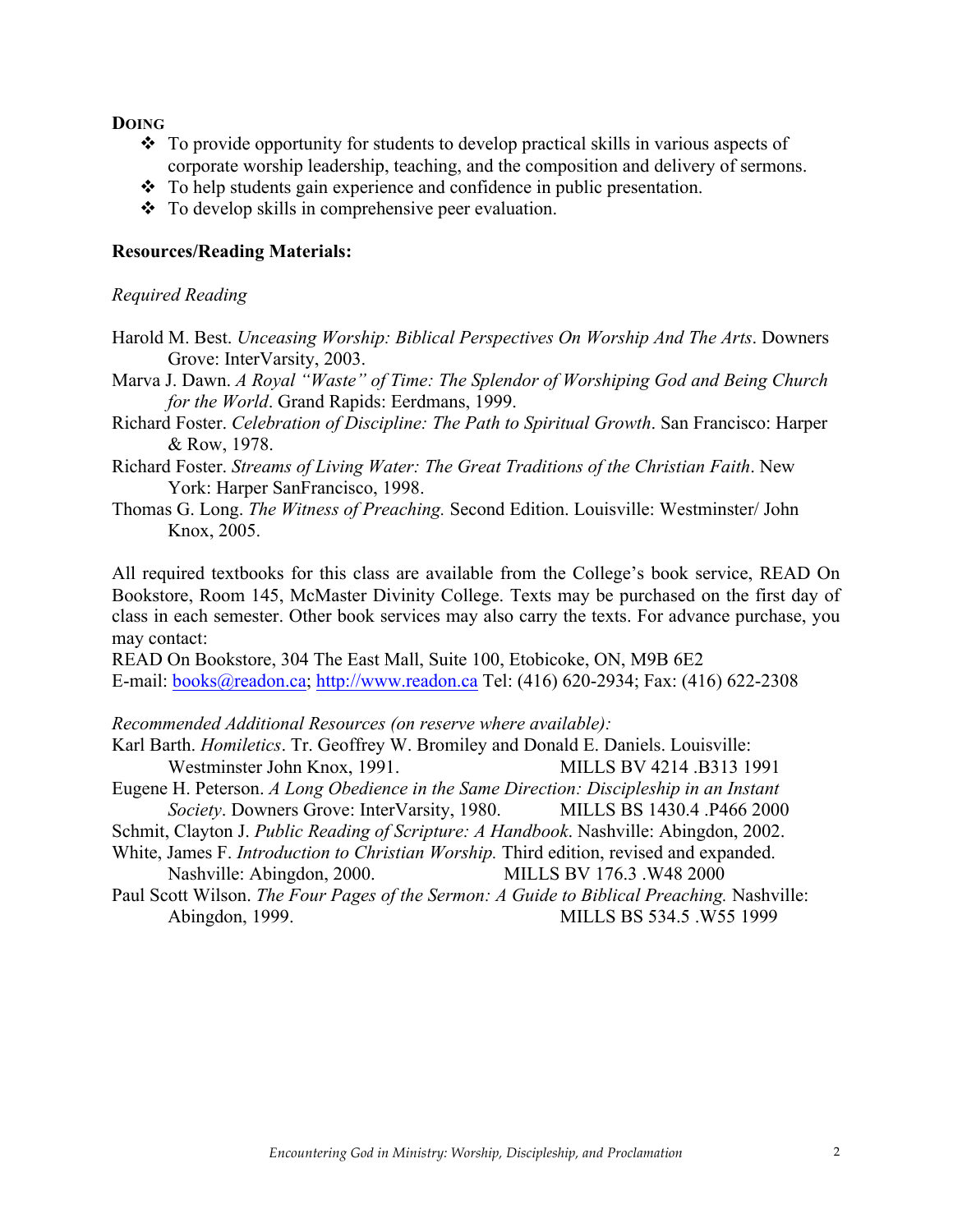# **CLASS SCHEDULE**

# *Fall Semester 2015*

| <b>WORSHIP1</b> |                                              |
|-----------------|----------------------------------------------|
| September 15    | Learning to Worship / Setting Learning Goals |
| September 22    | The History of Worship                       |
|                 | Due: "A Local Theology of Worship"           |
| September 29    | Worship as a Royal "Waste" of Time           |
|                 | Reading: Dawn, A Royal "Waste" of Time       |
| October 6       | Worshipping Together I                       |
|                 | <i>Due:</i> Leading In-Class Worship Segment |
|                 |                                              |

# October 13 Reading Week

## **DISCIPLESHIP 1**

| October 20  | Life Goals, Calling, and Vocation                 |
|-------------|---------------------------------------------------|
|             | Due: Leading In-Class Worship Reflection Paper    |
| October 27  | Spiritual Types; Spiritual Disciplines            |
|             | Reading: Foster, Streams of Living Water          |
|             | Due: Psalms for the Journey                       |
| November 3  | "Lives of the Saints" Student Presentations       |
| November 10 | Virtue, Vice, and the Shape of Christian Identity |
|             | <i>Due:</i> "Lives of the Saints" Essay           |

#### **PREACHING 1**

| November 17 | Preaching as Testimony                         |
|-------------|------------------------------------------------|
|             | Reading: Long, The Witness of Preaching        |
| November 24 | <b>Exegeting Scripture: Texts and Contexts</b> |
|             | Due: Video Assessments                         |
| December 1  | <b>Exegeting Culture and Context</b>           |
| December 8  | The Structure and Movement of the Sermon       |
|             | Due: Summative Exercise                        |

# *Winter Semester 2016*

## **WORSHIP 2**

| January 5  | Worship in Solitude                          |
|------------|----------------------------------------------|
|            | Reading: Best, Unceasing Worship             |
| January 12 | Public Reading of Scripture: A Lost Art?     |
| January 19 | Worship in Community                         |
|            | <i>Due:</i> "Worshipping with Strangers"     |
| January 26 | Worshipping Together II                      |
|            | <i>Due:</i> Leading In-Class Worship Segment |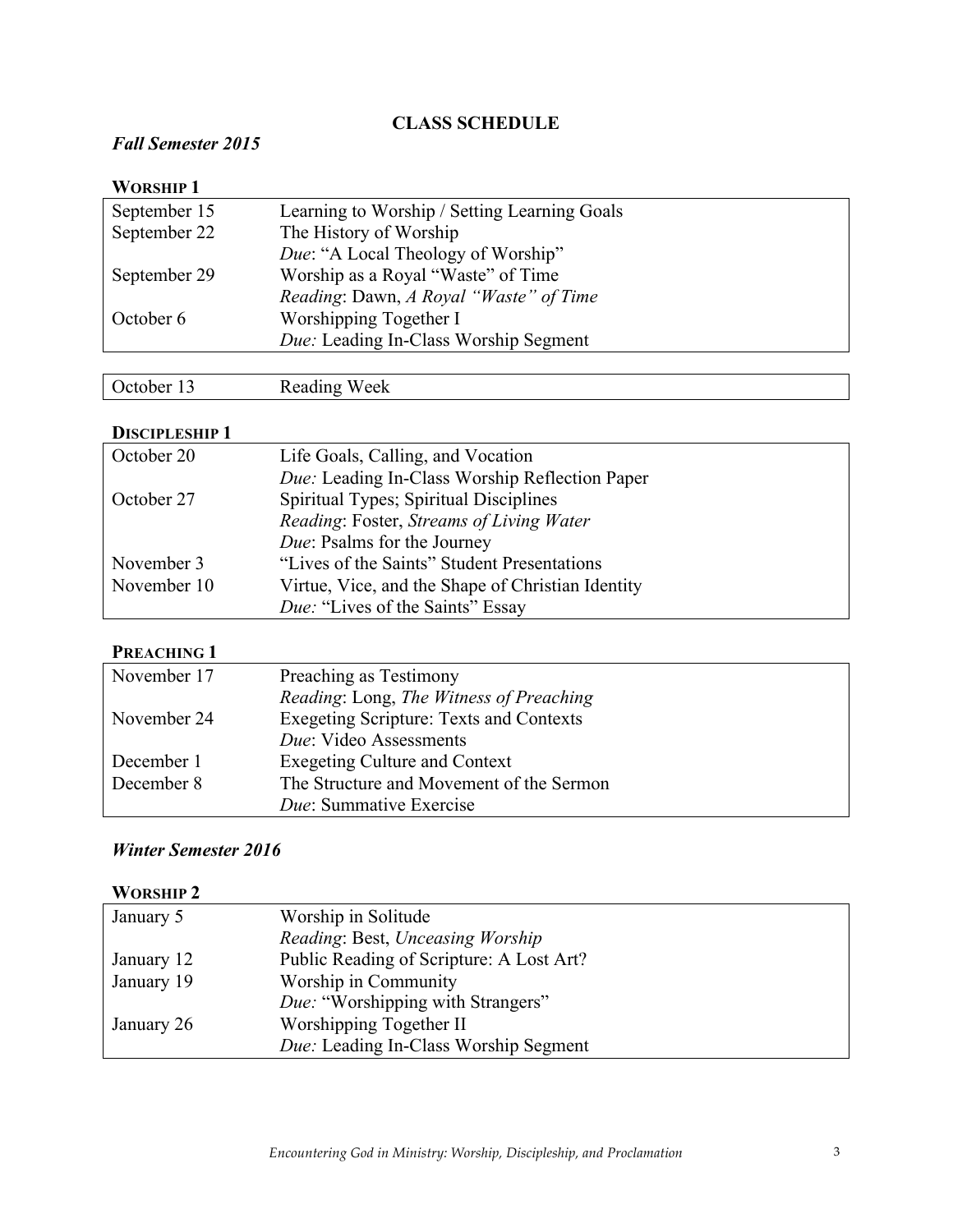## **DISCIPLESHIP 2**

| February 2             | <b>Cruciform Spirituality</b>                          |
|------------------------|--------------------------------------------------------|
|                        | Due: Leading In-Class Worship Reflection Paper         |
| February 9             | <b>Spiritual Disciplines</b>                           |
|                        | Reading: Foster, Celebration of Discipline             |
|                        | Due: Discipline and the Spirit                         |
|                        |                                                        |
| February 16            | Reading Week                                           |
|                        |                                                        |
| February 23            | Spiritual Direction as Hospitality                     |
| March 1                | Forming a Hospitable Community                         |
|                        | Due: Discipleship 101                                  |
|                        | Due: Explanatory Essays for March 15                   |
|                        |                                                        |
| PREACHING <sub>2</sub> |                                                        |
| March 8                | Basic Elements of the Sermon                           |
|                        | Due: Explanatory Essays for March 22                   |
| March 15               | <b>Student Sermons 1</b>                               |
| March 22               | <b>Student Sermons 2</b>                               |
| March 29               | Retrospective: The Year in Review (Course evaluations) |

## **Assignments**

Regular and timely participation in all class sessions is a course requirement, including peer evaluation of sermons presented in class. Students are also expected to complete all assigned readings, making use of these and other critical materials in their written assignments.

#### **Fall Semester**

#### **1.** *Reflection Paper: A Local Theology of Worship*

Pretend that you are a visitor in your own church. Provide a well-written and thoughtful presentation of this place of worship. Consider the location, architecture, art, community, reception of visitors, texts used, presentation of Scripture and translation used, music, style of worship and pastoral leadership, etc. How do these reveal a specific and localized theology of worship, as seen through the eyes of this visitor? Draw on your observations to see from this visitor's perspective what they see and what they understand about the theology of your church. In particular, what does worship here say about the reality of God, and about who we are as worshippers in relation to God? Then briefly recap in your own words what you understand about the theology of your church from this visitor's perspective.

| Length | Jue       | l 1 n or |
|--------|-----------|----------|
| words  | september | $5\%$    |
| υc     | ے بے      |          |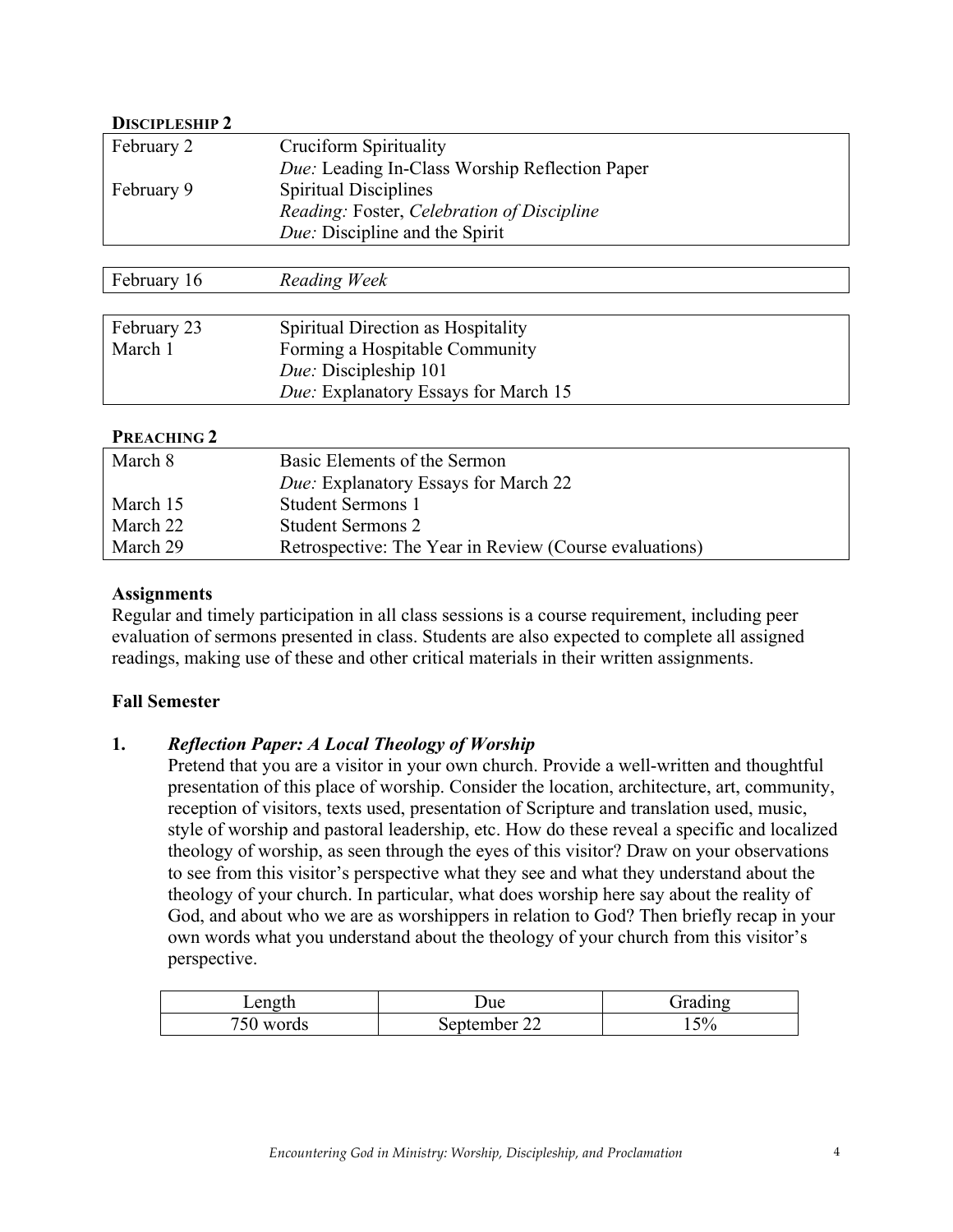## **2. Worshipping Together I**

a. Sign up for a small group (numbers to be determined on the basis of class size) to work together to prepare and lead in-class worship on October 6. These worship segments will be approximately 10-15 minutes long (also based on class size), and should include a range of worship elements such as: a call to worship, music, Scripture, prayer, and a benediction. They also must involve each of the small-group-participants in one or more significant leadership roles, as well as involving the rest of the class. The context of our classroom as the worshipping space should be taken into account, and excellent tools should be provided for the rest of the class to facilitate corporate involvement (e.g. a well-prepared printed handout, the use of slides, etc.). Each worship segment should be a coherent whole, demonstrating thoughtful planning and well-prepared in-class leadership. At the end of each segment, the leadership group will offer as self-evaluation. This will be followed by responses from the other members of the class and the class instructors.

| Length                  | Jue      | $\bullet$<br>. iradıno |
|-------------------------|----------|------------------------|
| TRA<br>$10-$<br>minutes | ) ctober | see part b.            |

b. After your presentation, write a thoughtful reflection on what you learned about corporate worship, what you learned about working together with others to plan and lead worship, and how this experience has helped to challenge or shape your own philosophy or understanding of worship.

| Length       | Due     | . .<br>$-$ radin $\sigma$ |
|--------------|---------|---------------------------|
| 500<br>words | Jefober | 5%<br>$ \sim$ $\prime$    |

## **3.** *Psalms for the Journey*

Taking Eugene Peterson's treatment of the Psalms of Ascent as your model (from his 1980 study, *A Long Obedience in the Same Direction*), compose a reflective meditation on patterns for discipleship indicated by a specific biblical psalm (with the exception, however, of Psalms 120–134, which Peterson discusses). What aspects of Christian experience does your chosen psalm highlight, and what directions for pilgrimage does it suggest?

| Length     | Due –         | Grading |
|------------|---------------|---------|
| 1000 words | ∼<br>) ctober | 20%     |

## **4.** *Lives of the Saints*

Review three substantive works of Christian biography (print, film, or other media). From these three examples, what do you learn about the nature of Christian discipleship, its challenges and rewards?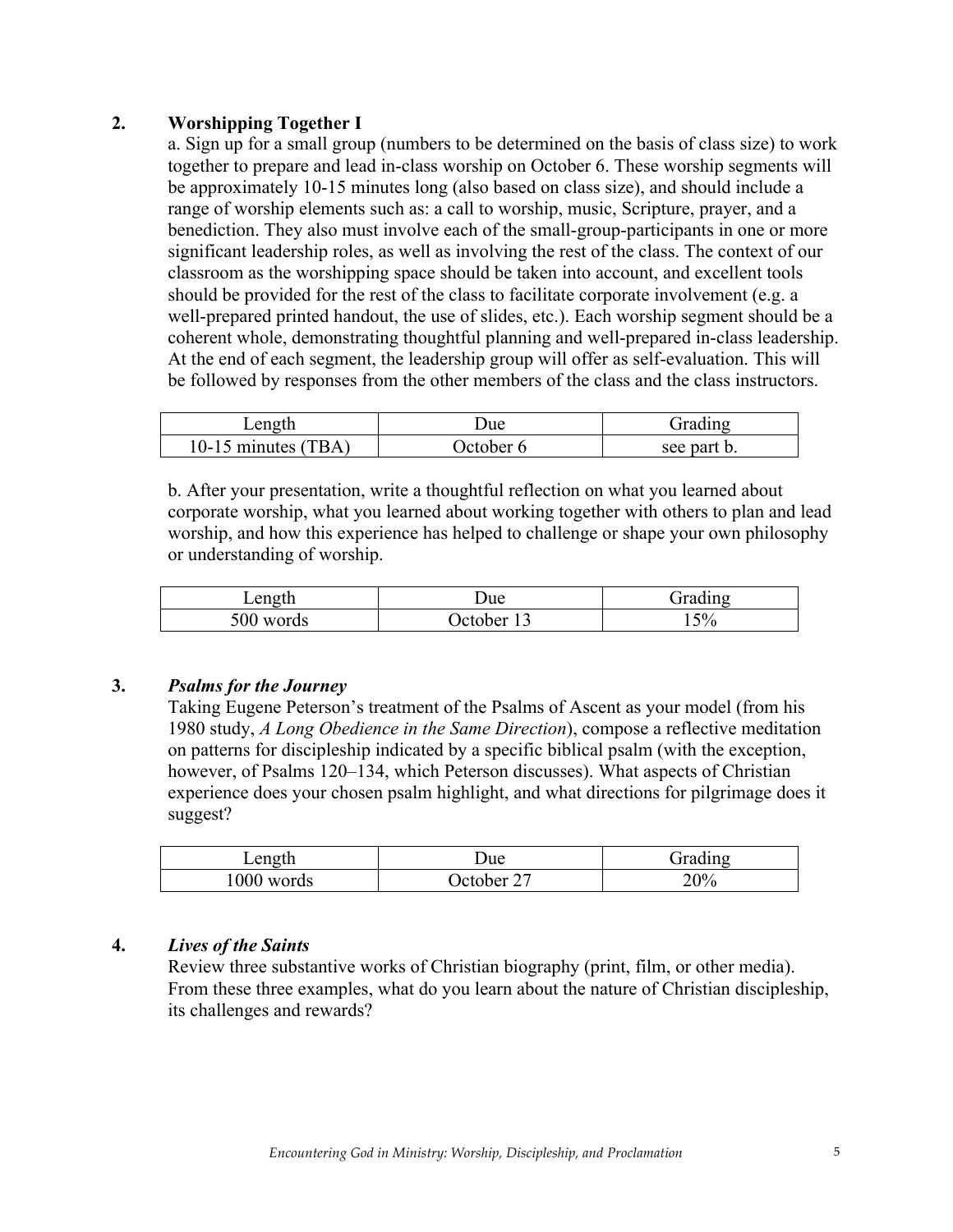## **a. Class Presentation**

Students will present a summary of key insights derived from the biographies under review.

| Length  | ⊃ue            | $1n\sigma$<br>$-$ |
|---------|----------------|-------------------|
| minutes | ovember<br>N 6 | see part b.       |

#### **b. Essay**

| Length             | Jue      | $\rightarrow$<br>$-1$<br>$\sim$ |
|--------------------|----------|---------------------------------|
| 1250<br>vords<br>W | November | 20%                             |

#### **5.** *Video Self-Assessment*

Working in teams of three and making use of the Video Lab, each student will speak for ten minutes on the subject, "Welcome to My World." The content is entirely at your discretion, but you must convey something of personal relevance or interest and include a reference to at least one biblical text or theme. All three students will then review the video for feedback on details of presentation. Include the peer-reviews of your team members and your own honest self-assessment in a one-page summary of what you learned from this process.

| ength<br>$L$ ule | Due –    | $\cdot$ $\cdot$<br>$-$<br>$1n\sigma$ |
|------------------|----------|--------------------------------------|
| n <i>r</i> n     | November | $0\%$                                |
| 250 words        | 24       | $\cdot$ v.                           |

## **6. Summative Exercise**

Provide a well-written and thoughtful self-reflection on your identity as a Christian disciple, including your life goals, your ministry goals, and how you have been or are being formed by the pattern of personal spiritual discipline. Integrate your foundational work on developing a personal mission prayer. This assignment should give evidence of insightful and honest evaluation of where you think you were previously, where you believe you are at present, and where you desire to be or where you think that God is leading you (even if you don't "desire" to be there just yet!).

| Length       | Due                 | $\rightarrow$<br>اس جمعن<br>$1n\sigma$ |
|--------------|---------------------|----------------------------------------|
| 000<br>words | December<br>$\circ$ | 20%                                    |

#### **Winter Semester**

#### **1.** *Public Reading of Scripture: A Lost Art?*

Students will read aloud a Scripture passage of their choice  $(\pm 20$  verses) for evaluation by other members of the class. On the basis of these presentations, students will select one of their classmates as a contender for the Canadian Bible Society Prize for the Public Reading of Scripture at Convocation 2016. (Not graded.)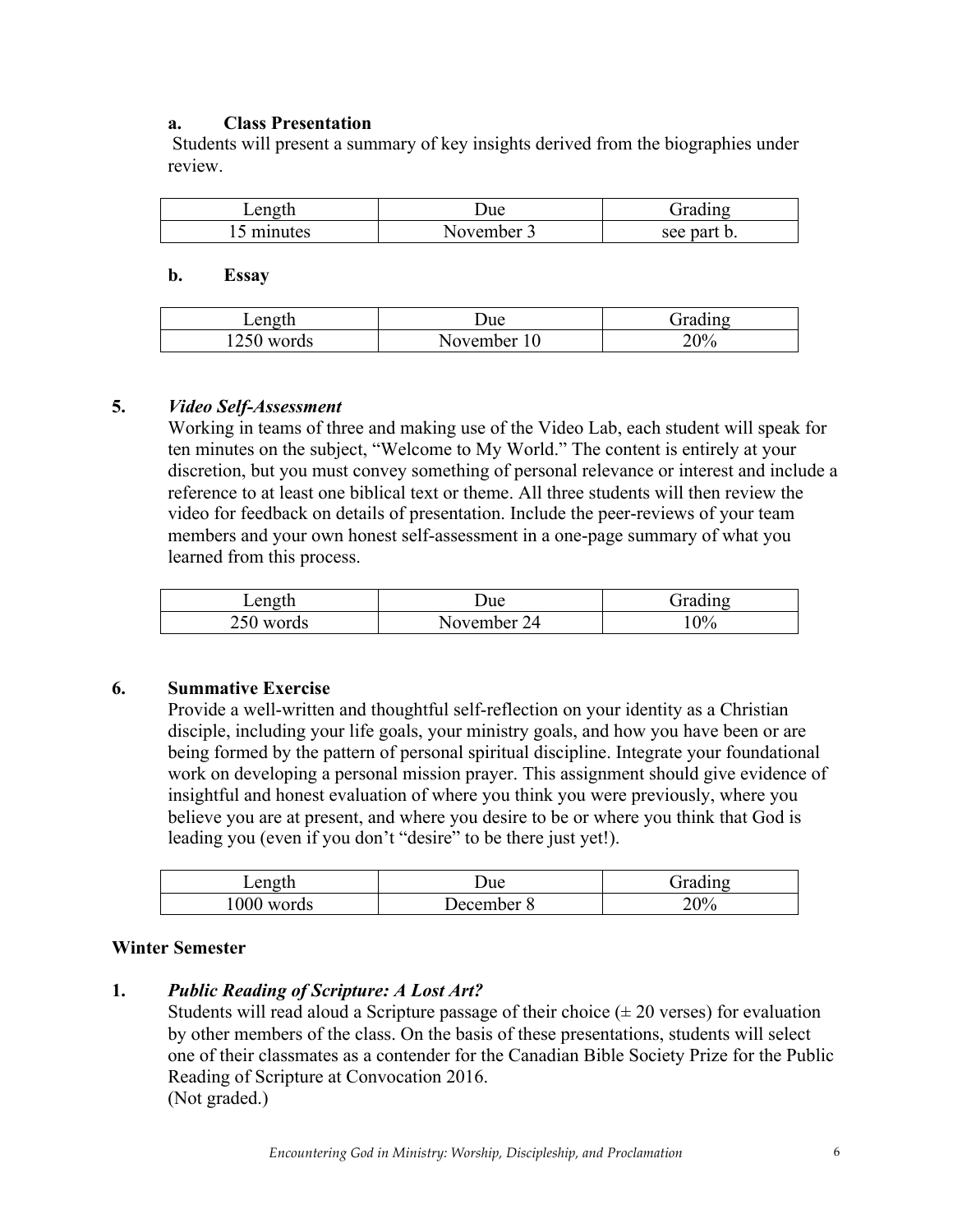# **2.** *Worshipping with Strangers*

Attend a worship service in a Christian tradition with which you are *not* familiar (e.g. Coptic, Greek, Russian, or Syrian Orthodox; Lutheran; Nazarene; Pentecostal, Roman Catholic, etc). Commenting on significant aspects of the service and comparing these to models of worship with which you are more familiar, discuss the theology and conduct of Christian worship. In particular, what does worship say about the reality of God, and about who we are as worshippers in relation to God? *Please note that this assignment must not conflict with Ministry Formation responsibilities.* 

| Length                       | ⊃ue             | $\cdot$<br>$-$<br>$1n\sigma$ |
|------------------------------|-----------------|------------------------------|
| 500<br>ords<br>$\mathcal{N}$ | <i>s</i> anuary | 20%<br>ZU.                   |

## **3.** *Worshipping Together II*

a. This assignment builds on the similar presentation of the first semester. The same basic requirements are inherent in the assignment, but there should be a qualitative development of the level of thoughtful planning, theological insight, substantive leadership, and creative involvement of the rest of the class.

| Length                   | Jue           | dradıng     |
|--------------------------|---------------|-------------|
| TBA<br>10-15 minutes $($ | 26<br>January | see part b. |

b. After your presentation, write a thoughtful reflection on what you learned about corporate worship, what you learned about working together with others to plan and lead worship, and how this experience has helped to further challenge or shape your own philosophy or understanding of worship.

| Length          | ⊃ue              | $\rightarrow$<br>$\mathbf{m}$ |
|-----------------|------------------|-------------------------------|
| 500<br>ds.<br>W | ᠇<br>uary<br>-en | 5%<br>ັ                       |

## **4.** *Discipline and the Spirit*

Focusing on one of the twelve categories of spiritual discipline that Richard Foster discusses in *Celebration of Discipline*, describe the discipline itself, explain the spiritual benefit it may offer (along with possible drawbacks), and propose ways in which this discipline can serve the life of the individual disciple and of the local Christian community. To ensure equitable distribution of topics, a sign-up sheet will be distributed at the commencement of the semester.

| <b>Inward Disciplines</b> | <b>Outward Disciplines</b> | Corporate Disciplines |
|---------------------------|----------------------------|-----------------------|
| Meditation                | Simplicity                 | Confession            |
| Prayer                    | Solitude                   | Worship               |
| Fasting                   | Submission                 | Guidance              |
| Studv                     | Service                    | Celebration           |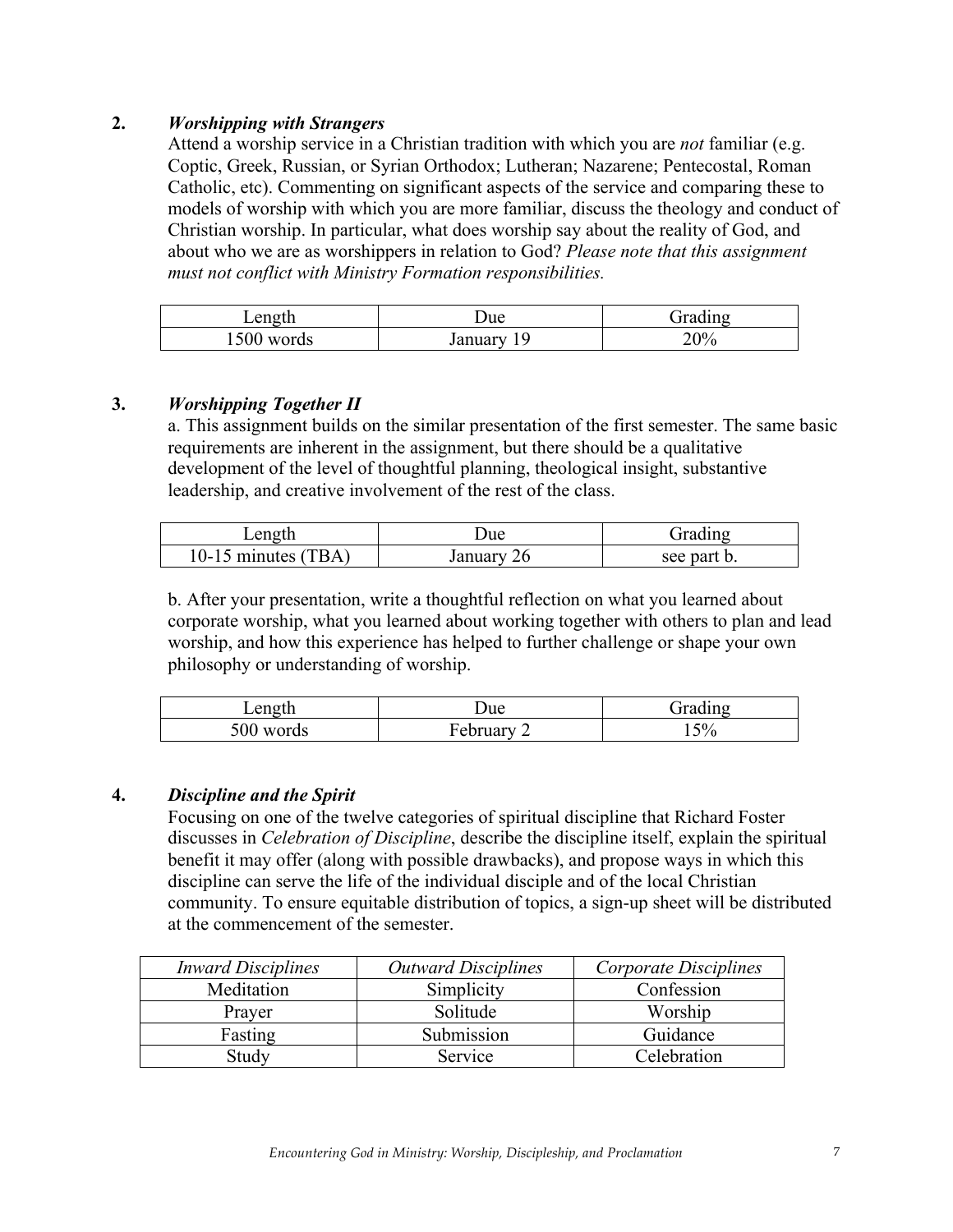#### **a. Class Presentation**

Present a summary of your findings (in a format of your choosing) to other members of the class. Length: 10 minutes.

#### **b. Essay**

| Length       | Due                | . .<br>11 n o |
|--------------|--------------------|---------------|
| 000<br>words | ┳<br>February<br>ີ | 5%<br>1 J J   |

#### **5.** *Discipleship 101*

In consultation with your Ministry Formation supervisor, create a four-week course for new converts that guides them through the basics of the Christian life. Provide readings, practical exercises, and learning goals in the form of a) a leader's guide and b) a handbook for participants, together with a description of why you shaped the course in this manner.

| Length        | ⊃ue  | . .<br>$r$ adino<br>иι |
|---------------|------|------------------------|
| 2000<br>words | arch | 20%                    |

## **6.** *Sermon Preparation*

#### **a. Explanatory Essay**

Assemble preparatory material for a sermon based on a text of your own choosing. Explain why you chose this text and what you understand it to mean. Of all the possible sermons that could be preached from this text, explain why you intend to preach this message in this manner to this particular congregation (in this case, your fellow students). Do not submit a draft copy of the sermon itself; rather, summarize your main points, indicating how each premise is derived from the text and applies to your audience. Where appropriate, include evidence (in the form of footnotes) indicating use of secondary sources (e.g. commentaries or texts on preaching). The graded essay will be returned one week prior to the scheduled presentation of the sermon. *Essays cannot, under any circumstances, be submitted late.*

| Length     | Jue                     | Grading |
|------------|-------------------------|---------|
| 1000 words | 2 weeks prior to sermon | 5%      |
|            | presentation            |         |

#### **b. Sermon Presentation**

Sermon Presentation

Preach the full sermon for peer evaluation on a date selected in advance (e.g. March 15 or 22).

| Length         | ⊃ue                                         | $\rightarrow$<br><b>Trading</b><br>21 |
|----------------|---------------------------------------------|---------------------------------------|
| minutes<br>. . | $\cdot$ or $2^{\circ}$<br>March<br><u>_</u> | 50/<br>Έ<br>1 J ,                     |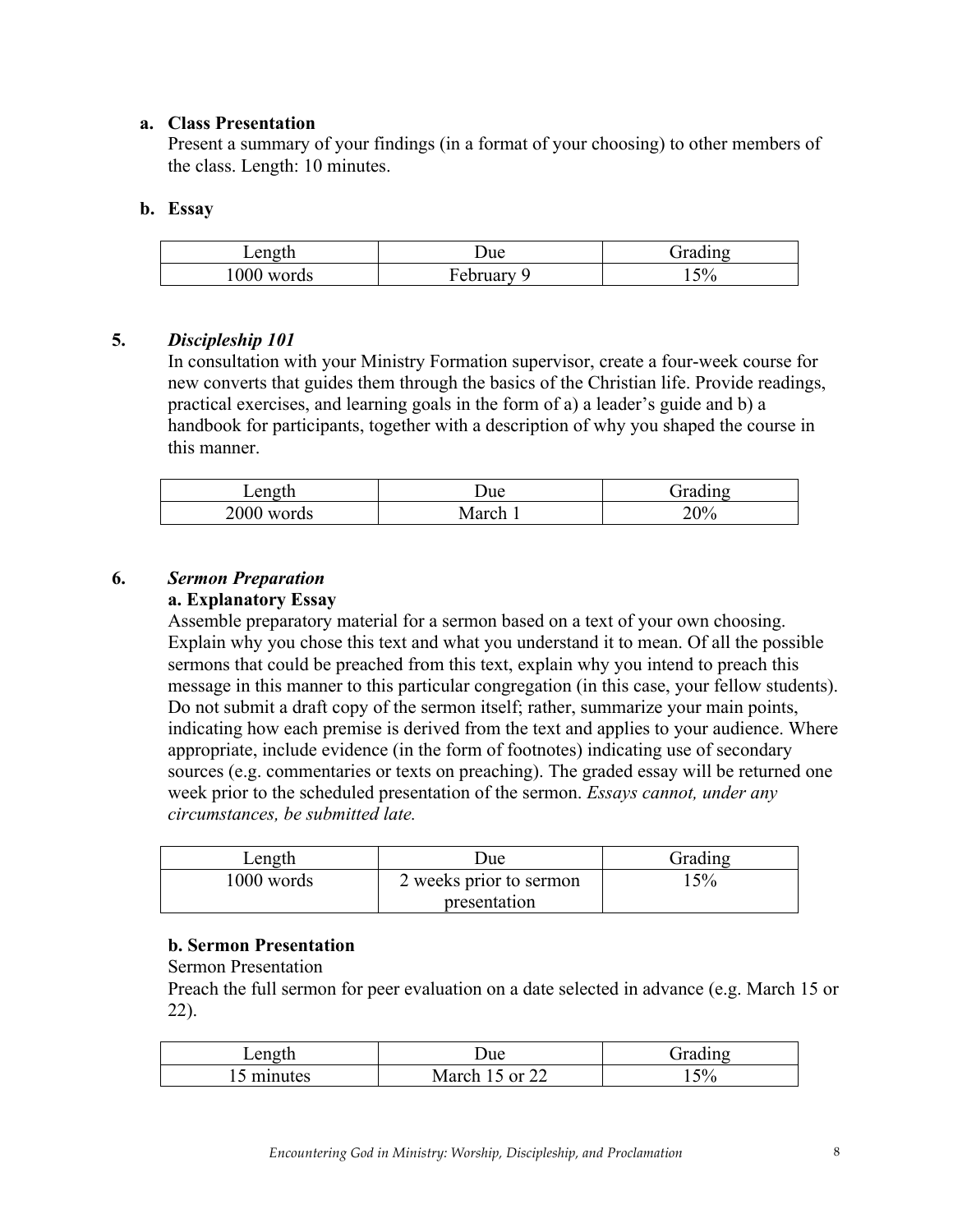#### Style

All stylistic considerations (including but not limited to questions of formatting, footnotes, and bibliographic references) must conform to the *McMaster Divinity College Style Guidelines for Essays and Theses*, which can be accessed at: (https://www.mcmasterdivinity.ca/sites/default/ files/documents/mdc\_styleguide.pdf). Failure to observe appropriate form will result in grade reductions. See also "CRITERIA FOR GRADING OF WRITTEN ASSIGNMENTS," below.

## Academic Dishonesty

Academic dishonesty is a serious offence that may take any number of forms, including plagiarism, the submission of work that is not one's own or for which previous credit has been obtained, and/or unauthorized collaboration with other students. Academic dishonesty can result in severe consequences, e.g., failure of the assignment, failure of the course, a notation on one's academic transcript, and/or suspension or expulsion from the College. Students are responsible for understanding what constitutes academic dishonesty. Please refer to the Divinity College Statement on Academic Honesty: http://www.mcmasterdivinity.info/ programs/rules-regulations

#### Inclusive Language

McMaster Divinity College is committed to employing inclusive language for human beings in worship services, written materials, and all publications. With regard to biblical texts, the integrity of original expressions (including references to God) should be respected; the NRSV and TNIV provide appropriate examples of the use of inclusive language for human subjects. With the exception of direct quotations from historical documents, inclusive language is to be used in chapel services and in all assignments submitted for academic credit.

#### Cell Phone/Computer Policy

Students will refrain from conducting cell phone conversations while the class is in session. Should you need to maintain contact with family members and/or your church or ministry, please turn off the ringer so as to avoid disturbing others; upon receipt of an urgent call, you may discretely excuse yourself from the classroom. The same policy applies to computer-generated sound schemes, pagers, or other electronic annunciation systems.

#### Deadlines and Late Submission Penalty

Assignments are due in class at 1:30 p.m. on the due date, after which they will be considered late and penalized accordingly. The penalty for late submission of assignments is 1% per calendar day (without limit). Assignments are to be submitted to the Avenue to Learn class Dropbox.